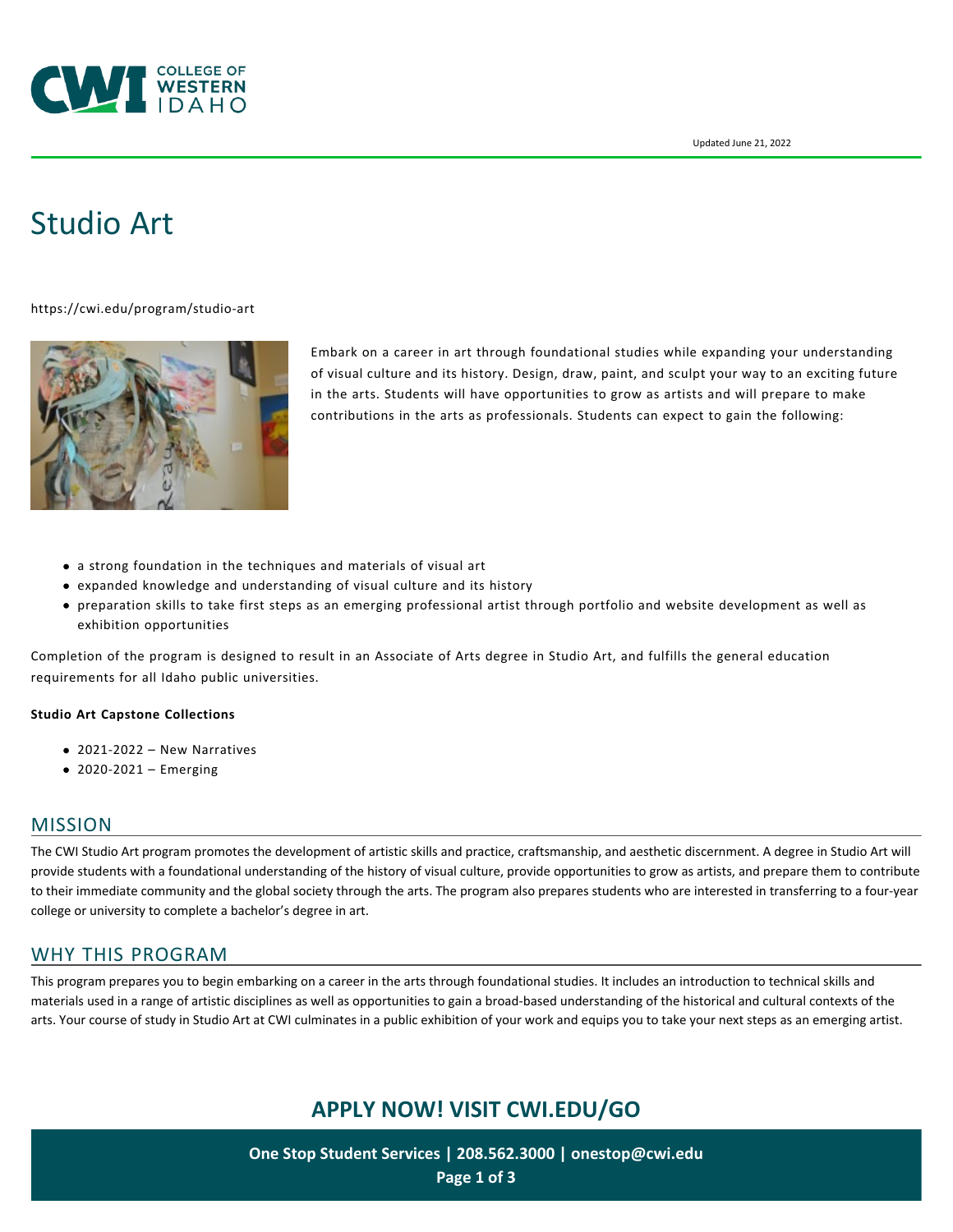

#### WHAT YOU WILL LEARN TO DO

- Demonstrate technical proficiency in 2-D and 3-D methods and materials.
- Synthesize art fundamentals with the understanding of historical and cultural contexts.
- Analyze works of art formally and conceptually using discipline appropriate vocabulary
- Integrate your knowledge, skills, and interpretations of visual culture in order to solve creative problems.
- Create and present a comprehensive portfolio and culminating exhibition.

#### STUDENT CLUBS

#### Art Club



Our club exists to give the students an artistic outlet and to help enrich and foster an interest for art and personal expression through art. Though the club is for artists, it can be enjoyed by all who appreciate art.

#### ADDITIONAL OPPORTUNITIES

The CWI Art Club is one of the most active student clubs; it offers students interested in the arts a variety of social and service activities and opportunities for professional development. Created to make local and regional artists part of CWI's academic experience, the Visiting Artist Program offers lectures and workshops free to the public each semester. Students have a unique opportunity to work in a smaller setting with professional artists.

## DEGREES AND CERTIFICATES

Studio Art - Associate of Arts Degree, 24 Months Delivery Formats: In-Person, Online

#### CAREER INFORMATION

The path preparing you to work as a professional artist will vary greatly from one job to another and generally consists of a combination of higher education and hands-on experience through an internship program or in-school work experience. For some careers a certificate or associate degree in graphic design, or a related field, may be sufficient. For other positions, a bachelor's or graduate level degree in fine art, art history, or a related field may be necessary. Highly specialized occupations require specialized training. For example, art therapists must complete the academic requirements necessary to become a licensed therapist as well as art-specific education.

Once you have an idea of the type of art career that you are most interested in, you should begin researching the exact educational requirements needed to enter the field. Start by looking for colleges that offer training programs specific to your chosen profession and contact major employers to find out about their hiring criteria for entry level employees. This information will help you make wise decisions about how to properly prepare for the next stage of your career.

## **APPLY NOW! VISIT [CWI.EDU/GO](http://cwi.edu/go)**

**One Stop Student Services | 208.562.3000 | [onestop@cwi.edu](mailto:onestop@cwi.edu) Page 2 of 3**